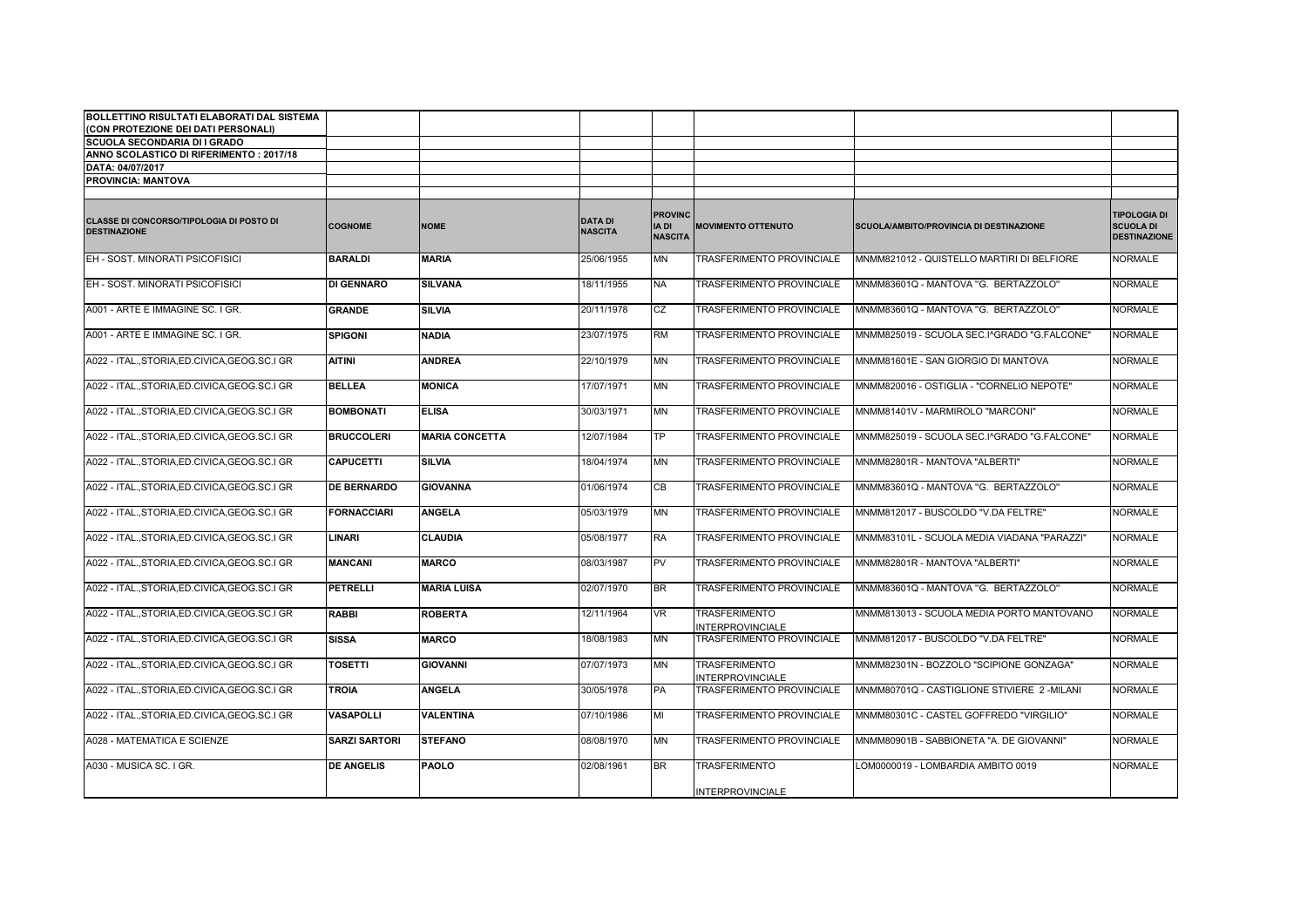| <b>TIPO CATTEDRA</b>    | <b>AMBITO DI DESTINAZIONE</b>      | <b>PRECEDENZA</b> | <b>PUNTEGGIO</b> | <b>TIPO DI MOVIMENTO</b>   | <b>ORDINE SCUOLA DI</b><br>TIOLARITA'/INCARICO   | <b>PROVINCIA DI</b><br><b>TITOLARTA'</b> | CLASSI DI CONCORSO/TIPOLOGIA DI POSTO DI<br>TITOLARITA'/INCARICO |
|-------------------------|------------------------------------|-------------------|------------------|----------------------------|--------------------------------------------------|------------------------------------------|------------------------------------------------------------------|
| <b>CATTEDRA INTERNA</b> | LOM0000020 - LOMBARDIA AMBITO 0020 |                   | 288.00           | <b>MOVIMENTO A DOMANDA</b> | <b>SCUOLA SECONDARIA DI I GRADO</b>              | MN                                       | EH - SOST. MINORATI PSICOFISICI                                  |
| CATTEDRA INTERNA        | LOM0000019 - LOMBARDIA AMBITO 0019 |                   | 324,00           |                            | MOVIMENTO A DOMANDA SCUOLA SECONDARIA DI I GRADO | MN                                       | EH - SOST. MINORATI PSICOFISICI                                  |
| CATTEDRA ESTERNA        | LOM0000019 - LOMBARDIA AMBITO 0019 |                   | 81,00            | MOVIMENTO A DOMANDA        | SCUOLA SECONDARIA DI I GRADO                     | MN                                       | A001 - ARTE E IMMAGINE SC. I GR.                                 |
| <b>CATTEDRA INTERNA</b> | LOM0000020 - LOMBARDIA AMBITO 0020 |                   | 42,00            |                            | MOVIMENTO A DOMANDA SCUOLA SECONDARIA DI I GRADO | MN                                       | A001 - ARTE E IMMAGINE SC. I GR.                                 |
| CATTEDRA INTERNA        | LOM0000019 - LOMBARDIA AMBITO 0019 |                   | 72,00            | MOVIMENTO A DOMANDA        | SCUOLA SECONDARIA DI I GRADO                     | MN                                       | A022 - ITAL., STORIA, ED.CIVICA, GEOG.SC.I GR                    |
| <b>CATTEDRA INTERNA</b> | LOM0000020 - LOMBARDIA AMBITO 0020 |                   | 66,00            |                            | MOVIMENTO A DOMANDA SCUOLA SECONDARIA DI I GRADO | MN                                       | A022 - ITAL., STORIA, ED.CIVICA, GEOG.SC.I GR                    |
| CATTEDRA INTERNA        | LOM0000019 - LOMBARDIA AMBITO 0019 |                   | 140,00           | MOVIMENTO A DOMANDA        | SCUOLA SECONDARIA DI I GRADO                     | MN                                       | A022 - ITAL., STORIA, ED.CIVICA, GEOG.SC.I GR                    |
| CATTEDRA INTERNA        | LOM0000020 - LOMBARDIA AMBITO 0020 |                   | 31,00            |                            | MOVIMENTO A DOMANDA SCUOLA SECONDARIA DI I GRADO | MN                                       | A022 - ITAL., STORIA, ED.CIVICA, GEOG.SC.I GR                    |
| <b>CATTEDRA INTERNA</b> | LOM0000019 - LOMBARDIA AMBITO 0019 |                   | 81,00            | MOVIMENTO A DOMANDA        | SCUOLA SECONDARIA DI I GRADO                     | MN                                       | A022 - ITAL., STORIA, ED.CIVICA, GEOG. SC.I GR                   |
| CATTEDRA INTERNA        | LOM0000019 - LOMBARDIA AMBITO 0019 |                   | 71,00            |                            | MOVIMENTO A DOMANDA SCUOLA SECONDARIA DI I GRADO | MN                                       | A022 - ITAL., STORIA, ED.CIVICA, GEOG.SC.I GR                    |
| CATTEDRA INTERNA        | LOM0000020 - LOMBARDIA AMBITO 0020 |                   | 24,00            | <b>MOVIMENTO A DOMANDA</b> | <b>ISCUOLA SECONDARIA DI I GRADO</b>             | MN                                       | A022 - ITAL., STORIA, ED.CIVICA, GEOG.SC.I GR                    |
| <b>CATTEDRA INTERNA</b> | LOM0000020 - LOMBARDIA AMBITO 0020 |                   | 59,00            | MOVIMENTO A DOMANDA        | SCUOLA SECONDARIA DI I GRADO                     | MN                                       | A022 - ITAL., STORIA, ED.CIVICA, GEOG.SC.I GR                    |
| CATTEDRA INTERNA        | LOM0000019 - LOMBARDIA AMBITO 0019 |                   | 12,00            |                            | MOVIMENTO A DOMANDA SCUOLA SECONDARIA DI I GRADO | MN                                       | A022 - ITAL., STORIA, ED.CIVICA, GEOG.SC.I GR                    |
| CATTEDRA INTERNA        | LOM0000019 - LOMBARDIA AMBITO 0019 |                   | 95,00            |                            | MOVIMENTO A DOMANDA SCUOLA SECONDARIA DI I GRADO | MN                                       | A022 - ITAL., STORIA, ED.CIVICA, GEOG. SC.I GR                   |
| <b>CATTEDRA INTERNA</b> | LOM0000019 - LOMBARDIA AMBITO 0019 |                   | 196,00           | <b>MOVIMENTO A DOMANDA</b> | <b>ISCUOLA SECONDARIA DI I GRADO</b>             | VR                                       | A022 - ITAL., STORIA, ED.CIVICA, GEOG. SC.I GR                   |
| CATTEDRA INTERNA        | LOM0000020 - LOMBARDIA AMBITO 0020 |                   | 24,00            |                            | MOVIMENTO A DOMANDA SCUOLA SECONDARIA DI I GRADO | MN                                       | A022 - ITAL., STORIA, ED.CIVICA, GEOG.SC.I GR                    |
| <b>CATTEDRA INTERNA</b> | LOM0000020 - LOMBARDIA AMBITO 0020 |                   | 12.00            |                            | MOVIMENTO A DOMANDA SCUOLA SECONDARIA DI I GRADO | MI                                       | A022 - ITALSTORIA.ED.CIVICA.GEOG.SC.I GR                         |
| CATTEDRA INTERNA        | LOM0000019 - LOMBARDIA AMBITO 0019 |                   | 33,00            |                            | MOVIMENTO A DOMANDA SCUOLA SECONDARIA DI I GRADO | MN                                       | A022 - ITAL., STORIA, ED.CIVICA, GEOG. SC.I GR                   |
| CATTEDRA INTERNA        | LOM0000019 - LOMBARDIA AMBITO 0019 |                   | 18,00            | MOVIMENTO A DOMANDA        | SCUOLA SECONDARIA DI I GRADO                     | MN                                       | A022 - ITAL., STORIA, ED.CIVICA, GEOG. SC.I GR                   |
| <b>CATTEDRA INTERNA</b> | LOM0000020 - LOMBARDIA AMBITO 0020 |                   | 68,00            | MOVIMENTO A DOMANDA        | SCUOLA SECONDARIA DI I GRADO                     | <b>MN</b>                                | A028 - MATEMATICA E SCIENZE                                      |
|                         |                                    |                   | 83,00            | <b>MOVIMENTO A DOMANDA</b> | SCUOLA SECONDARIA DI I GRADO                     | Docente di cui                           | A030 - MUSICA SC. I GR.                                          |
|                         |                                    |                   |                  |                            |                                                  | all'art.2 comma                          |                                                                  |
|                         |                                    |                   |                  |                            |                                                  | 3 del CCNI                               |                                                                  |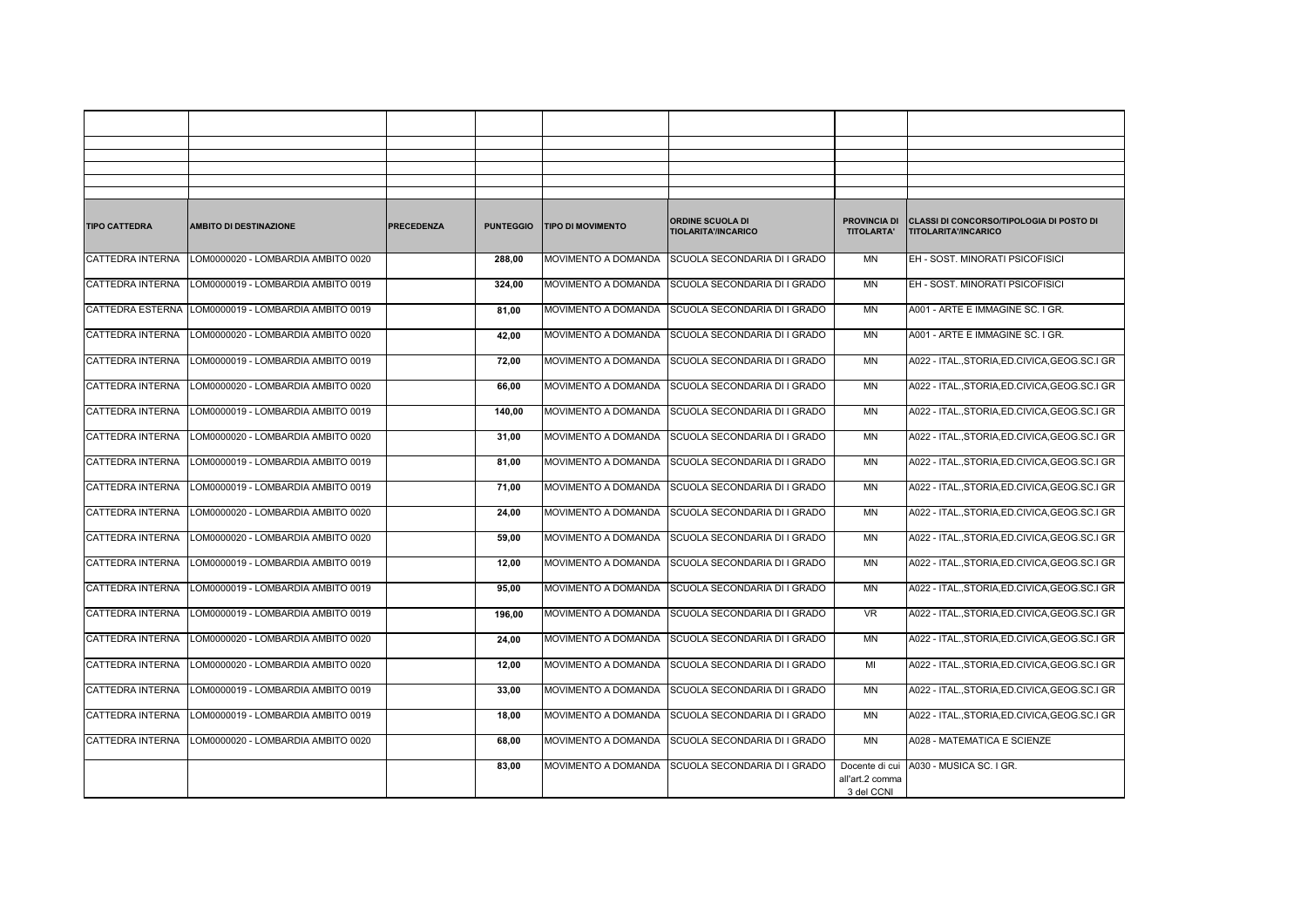| SCUOLA/AMBITO/PROVINCIA DI TITOLARITA'/INCARICO | AMBITO DI TITOLARITA'/INCARICO     | <b>TIPOLOGIA DI PERSONALE</b><br>PRIMA DELLA MOBILITA' |
|-------------------------------------------------|------------------------------------|--------------------------------------------------------|
| MNMM819012 - POGGIO RUSCO- "G. MARCONI"         | LOM0000020 - LOMBARDIA AMBITO 0020 | <b>TITOLARE SU SCUOLA</b>                              |
| MNMM813013 - SCUOLA MEDIA PORTO MANTOVANO       | LOM0000019 - LOMBARDIA AMBITO 0019 | TITOLARE SU SCUOLA                                     |
| MNMM825019 - SCUOLA SEC.I^GRADO "G.FALCONE"     | LOM0000020 - LOMBARDIA AMBITO 0020 | <b>TITOLARE SU SCUOLA</b>                              |
| MNMM80801G - CASTIGLIONE STIVIERE 1- BESCHI     | LOM0000019 - LOMBARDIA AMBITO 0019 | <b>INCARICATO SU SCUOLA</b>                            |
| LOM0000019 - LOMBARDIA AMBITO 0019              |                                    | TITOLARE SU AMBITO                                     |
| MNMM81601E - SAN GIORGIO DI MANTOVA             | LOM0000019 - LOMBARDIA AMBITO 0019 | <b>TITOLARE SU SCUOLA</b>                              |
| MNMM804018 - SC. SEC. I? GR. TAZIO NUVOLARI     | LOM0000019 - LOMBARDIA AMBITO 0019 | TITOLARE SU SCUOLA                                     |
| LOM0000020 - LOMBARDIA AMBITO 0020              |                                    | TITOLARE SU AMBITO                                     |
| MNMM813013 - SCUOLA MEDIA PORTO MANTOVANO       | LOM0000019 - LOMBARDIA AMBITO 0019 | <b>TITOLARE SU SCUOLA</b>                              |
| MNMM81001G - BORGOVIRGILIO "G.BAZZANI"          | LOM0000020 - LOMBARDIA AMBITO 0020 | TITOLARE SU SCUOLA                                     |
| MNMM80601X - SECOND. GUIDIZZOLO "FORTUNATI"     | LOM0000019 - LOMBARDIA AMBITO 0019 | INCARICATO SU SCUOLA                                   |
| MNMM83801B - SCUOLA MEDIA "VANONI" VIADANA      | LOM0000020 - LOMBARDIA AMBITO 0020 | <b>TITOLARE SU SCUOLA</b>                              |
| LOM0000019 - LOMBARDIA AMBITO 0019              |                                    | TITOLARE SU AMBITO                                     |
| MNMM82801R - MANTOVA "ALBERTI"                  | LOM0000019 - LOMBARDIA AMBITO 0019 | <b>TITOLARE SU SCUOLA</b>                              |
| VRMM83501B - PESCHIERA - "CHIARLE FELICE"       | VEN0000003 - VENETO AMBITO 0003    | <b>TITOLARE SU SCUOLA</b>                              |
| MNMM800011 - ASOLA "A. SCHIANTARELLI"           | LOM0000019 - LOMBARDIA AMBITO 0019 | <b>INCARICATO SU SCUOLA</b>                            |
| MIMM8CV018 - TREVISANI - SCAETTA                | LOM0000021 - LOMBARDIA AMBITO 0021 | <b>INCARICATO SU SCUOLA</b>                            |
| MNMM80301C - CASTEL GOFFREDO "VIRGILIO"         | LOM0000019 - LOMBARDIA AMBITO 0019 | TITOLARE SU SCUOLA                                     |
| LOM0000019 - LOMBARDIA AMBITO 0019              |                                    | <b>TITOLARE SU AMBITO</b>                              |
| MNMM83801B - SCUOLA MEDIA "VANONI" VIADANA      | LOM0000020 - LOMBARDIA AMBITO 0020 | TITOLARE SU SCUOLA                                     |
| Docente di cui all'art.2 comma 3 del CCNI       |                                    | Docente di cui all art.2 comma                         |
|                                                 |                                    | 3 del CCNI                                             |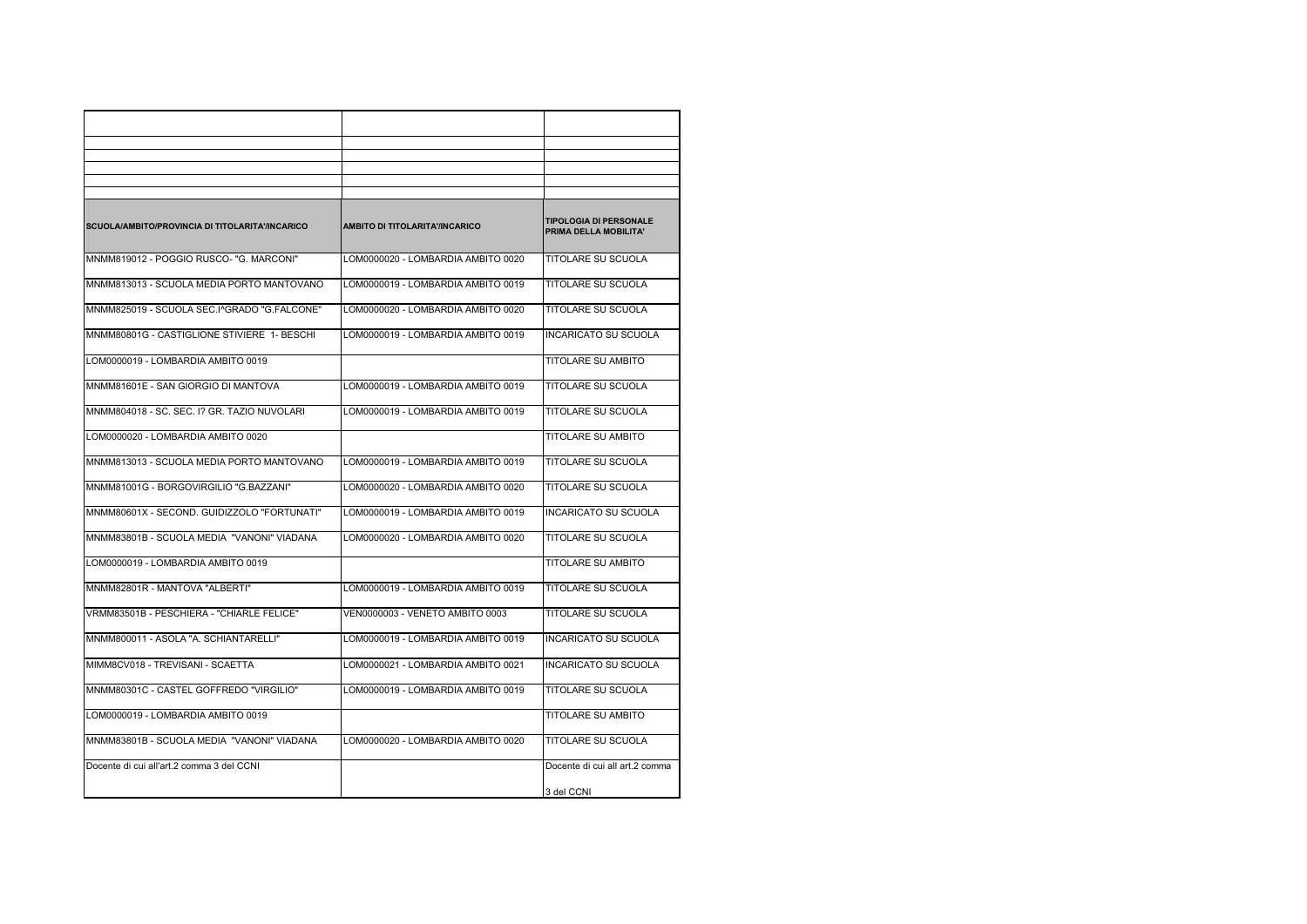| <b>CLASSE DI CONCORSO/TIPOLOGIA DI POSTO DI</b><br><b>DESTINAZIONE</b> | <b>COGNOME</b>                   | <b>NOME</b>       | <b>DATA DI</b><br><b>NASCITA</b> | <b>PROVINC</b><br>IA DI<br><b>NASCITA</b> | <b>MOVIMENTO OTTENUTO</b>                   | SCUOLA/AMBITO/PROVINCIA DI DESTINAZIONE     | <b>TIPOLOGIA DI</b><br><b>SCUOLA DI</b><br><b>DESTINAZIONE</b> |
|------------------------------------------------------------------------|----------------------------------|-------------------|----------------------------------|-------------------------------------------|---------------------------------------------|---------------------------------------------|----------------------------------------------------------------|
| A030 - MUSICA SC. I GR.                                                | <b>GALASSI</b>                   | <b>SPERANZA</b>   | 11/08/1956                       | MΝ                                        | TRASFERIMENTO PROVINCIALE                   | MNMM82801R - MANTOVA "ALBERTI"              | <b>NORMALE</b>                                                 |
| A030 - MUSICA SC. I GR.                                                | <b>GALLIPPI</b>                  | <b>PATRIZIA</b>   | 22/07/1958                       | <b>PS</b>                                 | TRASFERIMENTO PROVINCIALE                   | MNMM813013 - SCUOLA MEDIA PORTO MANTOVANO   | <b>NORMALE</b>                                                 |
| A030 - MUSICA SC. I GR.                                                | <b>GIAONI</b>                    | <b>GIANFRANCO</b> | 07/03/1964                       | <b>MN</b>                                 | TRASFERIMENTO PROVINCIALE                   | MNMM80801G - CASTIGLIONE STIVIERE 1- BESCHI | <b>NORMALE</b>                                                 |
| A030 - MUSICA SC. I GR.                                                | <b>MOTTA</b>                     | <b>PAOLO</b>      | 13/07/1957                       | <b>MN</b>                                 | TRASFERIMENTO PROVINCIALE                   | MNMM82801R - MANTOVA "ALBERTI"              | <b>NORMALE</b>                                                 |
| A030 - MUSICA SC. I GR.                                                | <b>TRUZZI</b>                    | LUCIA             | 02/10/1964                       | MΝ                                        | TRASFERIMENTO PROVINCIALE                   | MNMM812017 - BUSCOLDO "V.DA FELTRE"         | <b>NORMALE</b>                                                 |
| A049 - SC. MOT. E SPORT. SC. I GR.                                     | <b>BENEDINI</b>                  | <b>ROBERTA</b>    | 01/07/1963                       | <b>MN</b>                                 | <b>TRASFERIMENTO PROVINCIALE</b>            | MNMM82901L - MANTOVA "SACCHI"               | <b>NORMALE</b>                                                 |
| A049 - SC. MOT. E SPORT. SC. I GR.                                     | <b>CARUSO</b>                    | <b>GIOVANNI</b>   | 17/11/1958                       | <b>MN</b>                                 | TRASFERIMENTO PROVINCIALE                   | MNMM812017 - BUSCOLDO "V.DA FELTRE"         | <b>NORMALE</b>                                                 |
| A049 - SC. MOT. E SPORT. SC. I GR.                                     | <b>MALERBA</b>                   | <b>STEFANIA</b>   | 19/08/1969                       | MN                                        | TRASFERIMENTO PROVINCIALE                   | MNMM83101L - SCUOLA MEDIA VIADANA "PARAZZI" | <b>NORMALE</b>                                                 |
| A049 - SC. MOT. E SPORT. SC. I GR.                                     | <b>MASTRUZZI</b>                 | <b>PAOLO</b>      | 01/09/1962                       | <b>MN</b>                                 | <b>TRASFERIMENTO PROVINCIALE</b>            | MNMM81501P - RONCOFERRARO "LUCA FANCELLI"   | <b>NORMALE</b>                                                 |
| A049 - SC. MOT. E SPORT. SC. I GR.                                     | <b>PERINI</b>                    | <b>LUCIANO</b>    | 17/10/1959                       | MI                                        | TRASFERIMENTO PROVINCIALE                   | MNMM83002T - SCUOLA MEDIA SAN MATTEO D/C    | <b>NORMALE</b>                                                 |
| A060 - TECNOLOGIA SC. I GR.                                            | <b>OLIVO</b>                     | <b>IRENE</b>      | 02/02/1968                       | <b>RM</b>                                 | <b>TRASFERIMENTO PROVINCIALE</b>            | MNMM83601Q - MANTOVA "G. BERTAZZOLO"        | <b>NORMALE</b>                                                 |
| AA25 - LINGUA STRANIERA (FRANCESE)                                     | <b>BONFATTI</b><br><b>GEROLA</b> | <b>ANGELICA</b>   | 21/03/1972                       | ΜN                                        | <b>TRASFERIMENTO PROVINCIALE</b>            | MNMM827011 - CASTELLUCCHIO "R. GANDOLFO"    | <b>NORMALE</b>                                                 |
| AA25 - LINGUA STRANIERA (FRANCESE)                                     | <b>MASOTTI</b>                   | <b>SILVIA</b>     | 10/10/1979                       | MΝ                                        | TRASFERIMENTO PROVINCIALE                   | MNMM81601E - SAN GIORGIO DI MANTOVA         | <b>NORMALE</b>                                                 |
| AB25 - LINGUA STRANIERA (INGLESE)                                      | <b>BANDERA</b>                   | <b>SUSANNA</b>    | 17/05/1969                       | <b>MN</b>                                 | <b>TRASFERIMENTO PROVINCIALE</b>            | MNMM800011 - ASOLA "A. SCHIANTARELLI"       | <b>NORMALE</b>                                                 |
| AB25 - LINGUA STRANIERA (INGLESE)                                      | <b>BASSETTO</b>                  | <b>SONIA</b>      | 07/02/1965                       | VE                                        | <b>TRASFERIMENTO PROVINCIALE</b>            | MNMM818016 - ROVERBELLA "L.BENATI"          | <b>NORMALE</b>                                                 |
| AB25 - LINGUA STRANIERA (INGLESE)                                      | <b>BENAZZI</b>                   | <b>ELENA</b>      | 06/02/1972                       | VR.                                       | <b>TRASFERIMENTO PROVINCIALE</b>            | MNMM820016 - OSTIGLIA - "CORNELIO NEPOTE"   | <b>NORMALE</b>                                                 |
| AB25 - LINGUA STRANIERA (INGLESE)                                      | <b>CANTADORI</b>                 | <b>MARINA</b>     | 01/07/1966                       | <b>MN</b>                                 | TRASFERIMENTO PROVINCIALE                   | MNMM813013 - SCUOLA MEDIA PORTO MANTOVANO   | <b>NORMALE</b>                                                 |
| AB25 - LINGUA STRANIERA (INGLESE)                                      | <b>RENDA</b>                     | ORNELLA           | 09/06/1980                       | PA                                        | <b>TRASFERIMENTO PROVINCIALE</b>            | MNMM82801R - MANTOVA "ALBERTI"              | <b>NORMALE</b>                                                 |
| AB25 - LINGUA STRANIERA (INGLESE)                                      | <b>ROSSI</b>                     | <b>MARILENA</b>   | 13/02/1960                       | <b>MN</b>                                 | TRASFERIMENTO PROVINCIALE                   | MNMM800011 - ASOLA "A. SCHIANTARELLI"       | <b>NORMALE</b>                                                 |
| AD25 - LINGUA STRANIERA (TEDESCO)                                      | <b>MORENGHI</b>                  | <b>ERMINIO</b>    | 22/10/1955                       | CR                                        | TRASFERIMENTO PROVINCIALE                   | MNMM804018 - SC. SEC. I? GR. TAZIO NUVOLARI | <b>NORMALE</b>                                                 |
| AJ56 - PIANOFORTE                                                      | <b>CAPORASO</b>                  | <b>ANNA</b>       | 18/06/1961                       | <b>RM</b>                                 | PASSAGGIO DI CATTEDRA<br><b>PROVINCIALE</b> | MNMM82801R - MANTOVA "ALBERTI"              | <b>NORMALE</b>                                                 |
| AJ56 - PIANOFORTE                                                      | <b>GIONFRA</b>                   | <b>ILARIA</b>     | 31/08/1975                       | <b>MN</b>                                 | <b>TRASFERIMENTO PROVINCIALE</b>            | MNMM800011 - ASOLA "A. SCHIANTARELLI"       | <b>NORMALE</b>                                                 |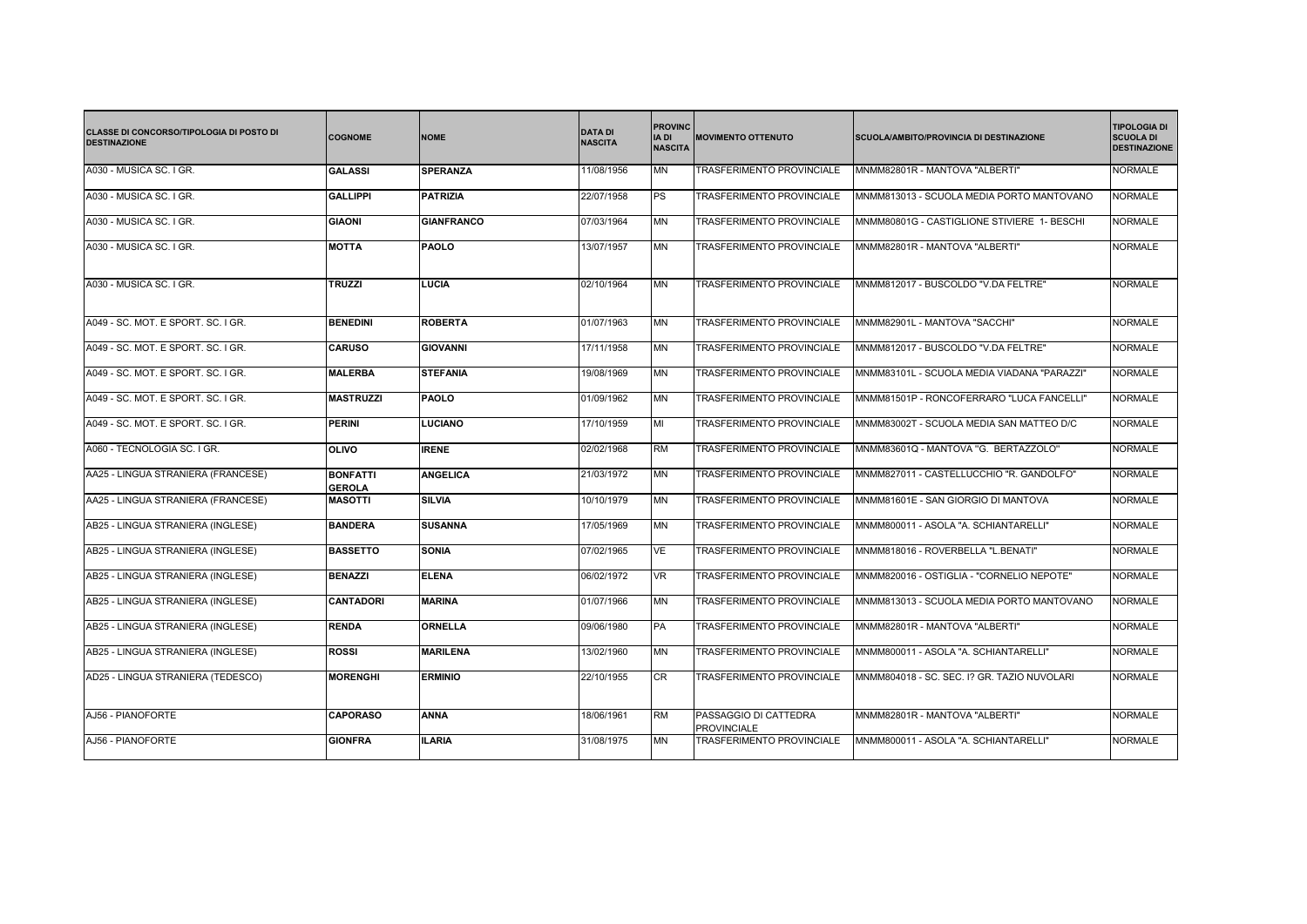| <b>TIPO CATTEDRA</b>    | <b>AMBITO DI DESTINAZIONE</b>      | PRECEDENZA                                          | <b>PUNTEGGIO</b> | <b>TIPO DI MOVIMENTO</b>                 | <b>ORDINE SCUOLA DI</b><br><b>TIOLARITA'/INCARICO</b> | <b>PROVINCIA DI</b><br><b>TITOLARTA'</b> | CLASSI DI CONCORSO/TIPOLOGIA DI POSTO DI<br><b>TITOLARITA'/INCARICO</b> |
|-------------------------|------------------------------------|-----------------------------------------------------|------------------|------------------------------------------|-------------------------------------------------------|------------------------------------------|-------------------------------------------------------------------------|
| <b>CATTEDRA INTERNA</b> | LOM0000019 - LOMBARDIA AMBITO 0019 |                                                     | 204,00           | MOVIMENTO A DOMANDA                      | SCUOLA SECONDARIA DI I GRADO                          | <b>MN</b>                                | A030 - MUSICA SC. I GR.                                                 |
| <b>CATTEDRA INTERNA</b> | LOM0000019 - LOMBARDIA AMBITO 0019 |                                                     | 168,00           | MOVIMENTO A DOMANDA                      | SCUOLA SECONDARIA DI I GRADO                          | <b>MN</b>                                | A030 - MUSICA SC. I GR.                                                 |
| <b>CATTEDRA INTERNA</b> | LOM0000019 - LOMBARDIA AMBITO 0019 |                                                     | 96,00            | MOVIMENTO A DOMANDA                      | SCUOLA SECONDARIA DI I GRADO                          | <b>MN</b>                                | A030 - MUSICA SC. I GR.                                                 |
| <b>CATTEDRA ESTERNA</b> | LOM0000019 - LOMBARDIA AMBITO 0019 | Ufficio docenti<br>titolari/incaricati su<br>scuola | 220,00           | TRASFERIMENTO<br><b>D'UFFICIO</b>        | SCUOLA SECONDARIA DI I GRADO                          | <b>MN</b>                                | A030 - MUSICA SC. I GR.                                                 |
| <b>CATTEDRA ESTERNA</b> | LOM0000020 - LOMBARDIA AMBITO 0020 | Ufficio docenti<br>titolari/incaricati su<br>scuola | 76.00            | <b>TRASFERIMENTO</b><br><b>D'UFFICIO</b> | SCUOLA SECONDARIA DI I GRADO                          | <b>MN</b>                                | A030 - MUSICA SC. I GR.                                                 |
| <b>CATTEDRA INTERNA</b> | LOM0000019 - LOMBARDIA AMBITO 0019 |                                                     | 84,00            | MOVIMENTO A DOMANDA                      | SCUOLA SECONDARIA DI I GRADO                          | <b>MN</b>                                | A049 - SC. MOT. E SPORT. SC. I GR.                                      |
| <b>CATTEDRA INTERNA</b> | LOM0000020 - LOMBARDIA AMBITO 0020 |                                                     | 223,00           | MOVIMENTO A DOMANDA                      | SCUOLA SECONDARIA DI I GRADO                          | <b>MN</b>                                | A049 - SC. MOT. E SPORT. SC. I GR.                                      |
| <b>CATTEDRA INTERNA</b> | LOM0000020 - LOMBARDIA AMBITO 0020 |                                                     | 72,00            | MOVIMENTO A DOMANDA                      | SCUOLA SECONDARIA DI I GRADO                          | <b>MN</b>                                | A049 - SC. MOT. E SPORT. SC. I GR.                                      |
| <b>CATTEDRA INTERNA</b> | LOM0000020 - LOMBARDIA AMBITO 0020 |                                                     | 36.00            | MOVIMENTO A DOMANDA                      | SCUOLA SECONDARIA DI I GRADO                          | <b>MN</b>                                | A049 - SC. MOT. E SPORT. SC. I GR.                                      |
| <b>CATTEDRA INTERNA</b> | OM0000020 - LOMBARDIA AMBITO 0020  |                                                     | 210,00           | <b>MOVIMENTO A DOMANDA</b>               | SCUOLA SECONDARIA DI I GRADO                          | <b>MN</b>                                | A049 - SC. MOT. E SPORT. SC. I GR.                                      |
| <b>CATTEDRA INTERNA</b> | LOM0000019 - LOMBARDIA AMBITO 0019 |                                                     | 18.00            | MOVIMENTO A DOMANDA                      | SCUOLA SECONDARIA DI I GRADO                          | <b>MN</b>                                | A060 - TECNOLOGIA SC. I GR.                                             |
| <b>CATTEDRA INTERNA</b> | LOM0000019 - LOMBARDIA AMBITO 0019 |                                                     | 82,00            | MOVIMENTO A DOMANDA                      | SCUOLA SECONDARIA DI I GRADO                          | <b>MN</b>                                | AA25 - LINGUA STRANIERA (FRANCESE)                                      |
| <b>CATTEDRA INTERNA</b> | LOM0000019 - LOMBARDIA AMBITO 0019 |                                                     | 70,00            | MOVIMENTO A DOMANDA                      | SCUOLA SECONDARIA DI I GRADO                          | <b>MN</b>                                | AA25 - LINGUA STRANIERA (FRANCESE)                                      |
| <b>CATTEDRA INTERNA</b> | LOM0000019 - LOMBARDIA AMBITO 0019 |                                                     | 103.00           | MOVIMENTO A DOMANDA                      | SCUOLA SECONDARIA DI I GRADO                          | <b>MN</b>                                | EH - SOST. MINORATI PSICOFISICI                                         |
| <b>CATTEDRA INTERNA</b> | LOM0000019 - LOMBARDIA AMBITO 0019 |                                                     | 118,00           | MOVIMENTO A DOMANDA                      | SCUOLA SECONDARIA DI I GRADO                          | <b>MN</b>                                | AB25 - LINGUA STRANIERA (INGLESE)                                       |
| <b>CATTEDRA INTERNA</b> | LOM0000020 - LOMBARDIA AMBITO 0020 |                                                     | 67,00            | MOVIMENTO A DOMANDA                      | SCUOLA SECONDARIA DI I GRADO                          | <b>MN</b>                                | AB25 - LINGUA STRANIERA (INGLESE)                                       |
| <b>CATTEDRA INTERNA</b> | LOM0000019 - LOMBARDIA AMBITO 0019 |                                                     | 93,00            | <b>MOVIMENTO A DOMANDA</b>               | SCUOLA SECONDARIA DI I GRADO                          | <b>MN</b>                                | AB25 - LINGUA STRANIERA (INGLESE)                                       |
| <b>CATTEDRA ESTERNA</b> | LOM0000019 - LOMBARDIA AMBITO 0019 |                                                     | 66,00            | <b>MOVIMENTO A DOMANDA</b>               | SCUOLA SECONDARIA DI I GRADO                          | <b>MN</b>                                | AB25 - LINGUA STRANIERA (INGLESE)                                       |
| <b>CATTEDRA INTERNA</b> | OM0000019 - LOMBARDIA AMBITO 0019  |                                                     | 199.00           | MOVIMENTO A DOMANDA                      | SCUOLA SECONDARIA DI I GRADO                          | <b>MN</b>                                | AB25 - LINGUA STRANIERA (INGLESE)                                       |
| <b>CATTEDRA INTERNA</b> | LOM0000019 - LOMBARDIA AMBITO 0019 | Ufficio docenti<br>titolari/incaricati su<br>scuola | 100,00           | <b>TRASFERIMENTO</b><br><b>D'UFFICIO</b> | SCUOLA SECONDARIA DI I GRADO                          | <b>MN</b>                                | AD25 - LINGUA STRANIERA (TEDESCO)                                       |
| <b>CATTEDRA INTERNA</b> | LOM0000019 - LOMBARDIA AMBITO 0019 |                                                     | 51,00            | MOVIMENTO A DOMANDA                      | SCUOLA SECONDARIA DI I GRADO                          | <b>MN</b>                                | A030 - MUSICA SC. I GR.                                                 |
| <b>CATTEDRA INTERNA</b> | LOM0000019 - LOMBARDIA AMBITO 0019 |                                                     | 48.00            | MOVIMENTO A DOMANDA                      | SCUOLA SECONDARIA DI I GRADO                          | <b>MN</b>                                | AJ56 - PIANOFORTE                                                       |